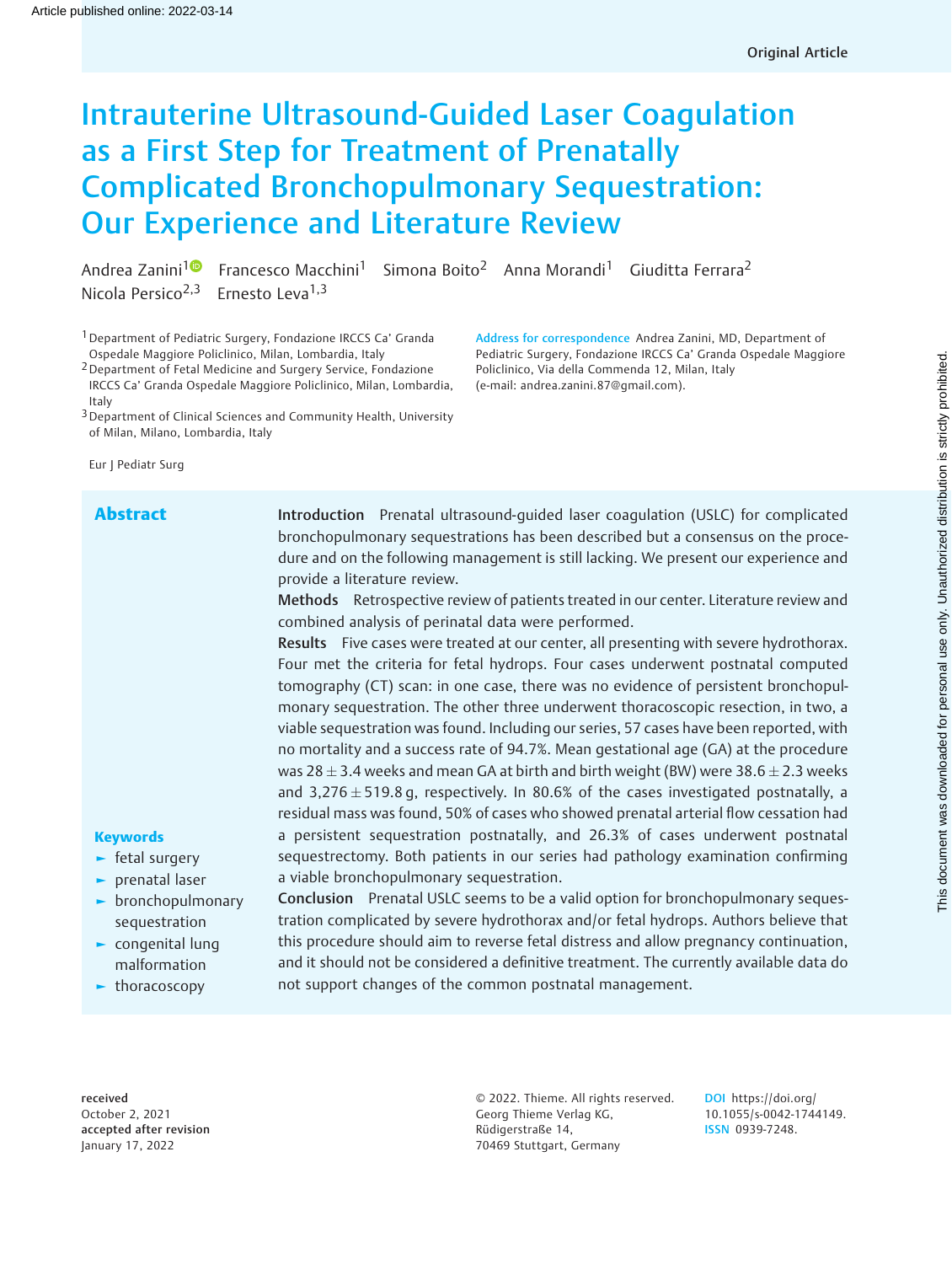# Introduction

Bronchopulmonary sequestration (BPS) is a rare congenital malformation of the respiratory tract in which nonfunctional tissue is supplied by one or multiple feeding arteries (FA), usually arising from the aorta.<sup>1</sup> This is the main sonographic feature that allows to distinguish between microcystic Congenital Pulmonary Airway Malformation (CPAM) and BPS.<sup>2,3</sup> Although the vast majority of fetuses with BPS has an uneventful prenatal course, a small percentage can undergo potential fatal complications.<sup>4</sup> In BPS, these are more commonly due to hydrothorax rather than direct mass effect, as it is commonly observed in CPAM.<sup>4</sup>

Hydrothorax is a potential lethal complication, being associated to an overall mortality of up to  $68\%$ <sup>5</sup> It may cause mediastinal shift, decreased venous return, and increased central venous pressure leading to fetal hydrops which is associated with a high mortality.<sup>6</sup> Possible causes of hydrothorax in the context of BPSinclude obstruction of the venous drainage due to kinking or twisting of the vascular pedicle and fetal hyperdynamic circulation due to blood sequestration by the lesion which may lead to development of signs of fetal anemia.<sup>4</sup>

Thoracoamniotic shunt (TAS) proved to be effective in treating fetal hydrothorax and preventing fetal hydrops<sup>7,8</sup>; however, a considerable rate of mechanical complications such as occlusion or displacement has been reported. $9-11$ Moreover, TAS is a symptomatic treatment and it does not affect the underlying condition.

In 2007, Oepkes et al reported the first case of complicated fetal BPS, successfully treated with intrauterine ultrasoundguided laser coagulation (USLC) of the feeding artery.<sup>12</sup> Since then, few reports of laser coagulation for fetal BPS have been published providing preliminary evidence of a potential benefit for fetal survival.<sup>13</sup> However, a general consensus on this procedure is lacking, and the optimal postnatal management of such cases is still unclear.

The aim of this study is to present our experience on prenatal USLC of the feeding artery for complicated BPS, as well as the postnatal management of these cases and to review the currently available literature focusing on prenatal and postnatal management and outcomes.

# Materials and Methods

## Our Case Series

A retrospective review of all patients treated with USLC for complicated BPS at our institution was conducted. According to the institutional protocol approved in 2016, the indications for prenatal surgery in BPS were hydrothorax with mediastinal shift, hydrops, and/or other sonographic signs of fetal hemodynamic compromise, such as increased peak of systolic velocity in the fetal middle cerebral artery with polyhydramnios. All cases meeting the indication criteria for the procedure underwent a detailed fetal anatomical survey, fetal echocardiography, and karyotype analysis. Exclusion criteria were the presence of other congenital anomalies or chromosomal abnormalities. The procedure was discussed with the parents explaining other options: expec-

European Journal of Pediatric Surgery © 2022. Thieme. All rights reserved.

tant management with a likely deterioration toward fetal hydrops and intrauterine death or pregnancy termination before 22 weeks of gestational age.

The prenatal procedure was performed by a fully trained obstetrician (N.P.) with extensive experience in intrauterine interventions, such as fetoscopic tracheal occlusion for congenital diaphragmatic hernia, fetoscopic laser for twin-totwin transfusion syndrome, fetal-amniotic shunt placement, and fetoscopic repair of myelomeningocele, with another obstetrician assistant. The feasibility of the procedure was previously evaluated, identifying the safest access to the amniotic cavity based on the position of the placenta, target, and presence of myometrium vessels.

The intervention was performed under maternal local anesthesia. Fetal anesthesia was given with percutaneous US-guided intramuscular injection of a combination of fentanyl, rocuronium, and atropine. Rectal indomethacin was used for tocolysis and intravenous cefazolin for antibiotic prophylaxis. Under US guidance, a 17-G needle was inserted and positioned close to the feeding artery at few millimeters from its origin from the aorta. Then a 600-μm diameter diode laser fiber (Dornier MedTech GmbH, Wessling, Germany) was advanced through the sheath of the needle. Laser energy with a power of 15 to 20 Watts was applied for 5 seconds, then blood flow in the artery was reassessed. Laser coagulation was repeated until no blood flow in the feeding artery could be demonstrated. Patients were discharged after a few days and underwent close weekly follow up until birth.

The procedure was considered successful in the absence of residual blood flow within the BPS and by demonstrating an improvement of sonographic signs of hemodynamic imbalance.

The parents are then advised to give birth in a tertiary level hospital with available and experienced neonatal intensive care unit (NICU) and pediatric surgery. No absolute indication for caesarian section was given.

Postnatally, our protocol for asymptomatic BPS includes a chest X-ray followed by a "feed&wrap" magnetic resonance imaging (MRI) of the chest and cardiological evaluation in the first month of life. In case of pathological MRI, a preoperative chest computed tomography (CT) followed by thoracoscopic resection is performed between 4 and 6 months of age. Symptomatic BPSs undergo open emergency resection.

Obstetric data, such as gestational age at procedure, preoperative, and postoperative fetal ultrasound findings, and delivery details were retrospectively collected. Postnatal management, radiologic and pathology results, and outcome were retrospectively reviewed and collected in case of inborn patients. For patients treated prenatally at our institutions but born and managed in other centers, telephonic information was collected from the parents.

The following postnatal data were collected: gestational age (GA) at birth and birth weight (BW), presence and type of symptoms, imaging performed (CT and/or MRI), timing and relative findings, whether an operation was done and, if so, the surgical approach (open or minimally invasive), as well as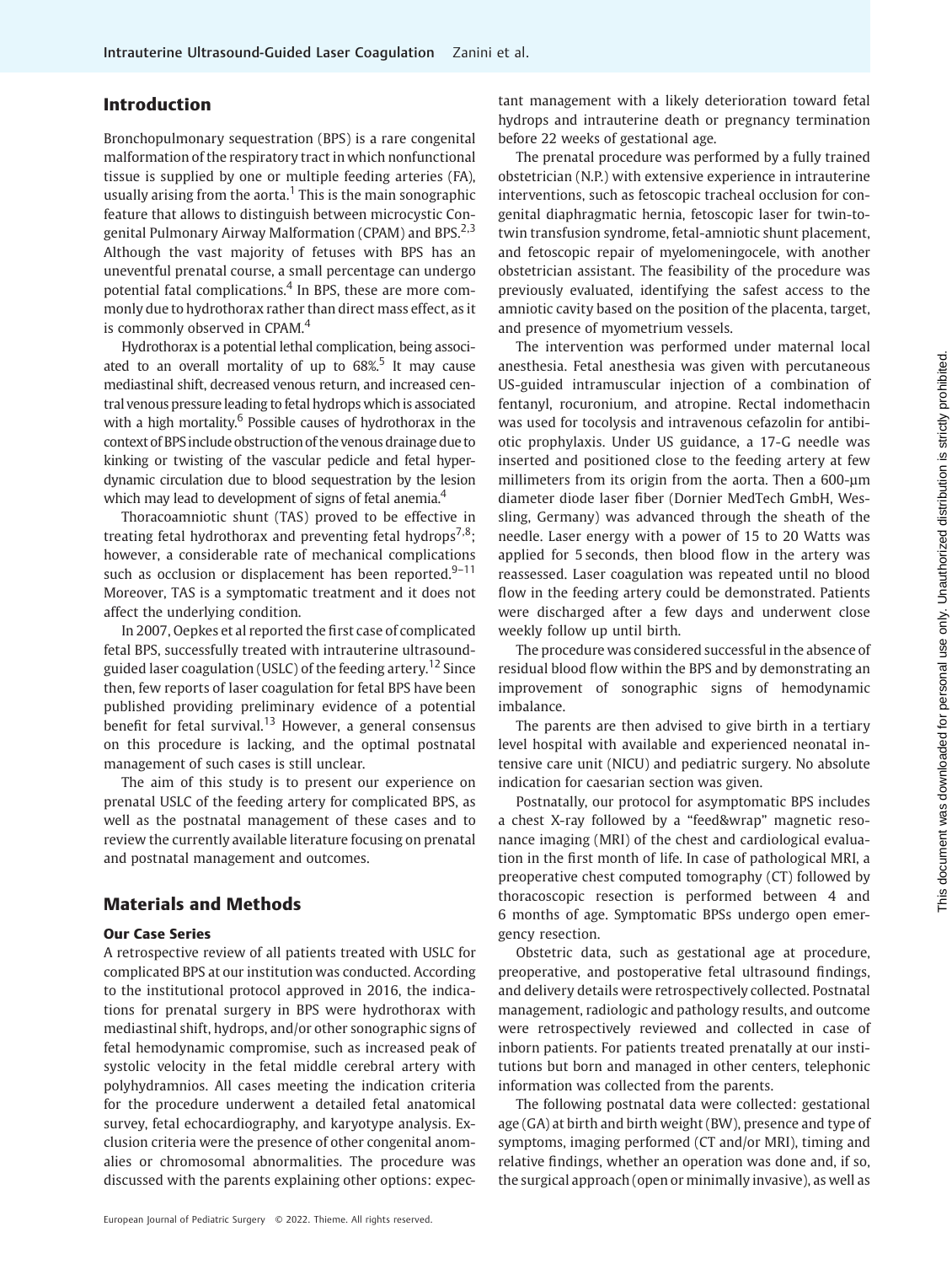operative and pathology findings, and the available followup.

#### Literature Review

A review of the English Literature was conducted on PubMed using the following research query: "((antenatal)OR(fetal)) AND((laser)OR(ablation))AND((sequestration)OR(lung malformation))." All papers were screened based on title and abstract. All papers reporting at least one case of BPS treated with prenatal laser coagulation were reviewed. Reviews reporting previously published data were not included in our review. Papers reporting only original data were therefore included in our review. In case of papers published by same authors or centers, results were cross-analyzed to eliminate duplicates of reported cases.

Data regarding all the cases of BPS treated with USLC were collected and summarized. BPS treated with other kind of prenatal intervention such as sclerotherapy, radio ablation, or TAS alone were not included. For each case, if available, the following information was collected: GA at the time of the procedure, side of the BPS, indications, presence of hydrothorax, presence of hydrops, and any associated procedures such as TAS or thoracentesis, need for repeat procedure, resolutions of fetal pathological signs, reported complete disappearance of BPS, complications, overall survival, GA at birth and BW, postnatal imaging and/or surgery, and radiological surgical and pathologic findings.

Postnatal management was assessed, specifically whether the patients underwent second level imaging, surgery, and collecting intraoperative and pathological findings, if mentioned.

Descriptive statistics regarding total number of cases, prevalent indications, success and complication rate, prevalence of prematurity and low BW, and type of postnatal management were obtained and presented.

# Results

#### Our Case Series

During the study period (2017–2019), five cases have been treated with LC at our Institution, two of which have been already previously reported.<sup>14</sup> Details of our cases are reported in ►Table 1. All five cases presented with left BPS with severe hydrothorax with mediastinal shift, two of them also had associated ascites, and one had associated subcutaneous edema; hence, a total of four presented with fetal hydrops. The fifth case had associated polyhydramnios.

Mean GA at presentation was 25.6 (range: 20.1–31) weeks. Mean GA at the time of the procedure was 26.6 (range: 24–31) weeks. Mean duration of the procedure was 10 to 15 minutes.

In all cases, it was possible to successfully achieve complete coagulation of the feeding artery. No maternal or fetal intraoperative complications have been recorded.

The first case underwent concomitant placement of a TAS, while in the remaining cases, thoracocentesis was performed at the end of laser treatment. Amnioreduction was performed in the case with polyhydramnios. In all five cases, there was progressive improvement of preoperative fetal

| Patient no. | laser (wk)<br>GA at | Side      | Indication                                                                                                           | <b>Blood flow</b><br>cessation | hydrothorax/<br>Resolution<br>hydrops | GA at<br>birth | weight<br>Birth | Postnatal CT                         | Postnatal<br>surgery   | Histology                         |
|-------------|---------------------|-----------|----------------------------------------------------------------------------------------------------------------------|--------------------------------|---------------------------------------|----------------|-----------------|--------------------------------------|------------------------|-----------------------------------|
|             | $31^{3/7}$          | <u>tf</u> | Hydrops (hydrothorax +<br>subcutaneous)                                                                              | Yes                            | Yes                                   | $38^{5/7}$     | 3,295           | perfused mass)<br>Yes (persistent    | (thoracoscopic)<br>Yes | Viable BPS                        |
|             | 26 <sup>1/7</sup>   | Left      | Hydrops (hydrothorax +<br>ascites)                                                                                   | Yes                            | Yes                                   | $38^{5/7}$     | 4,070           | nonperfused mass)<br>Yes (persistent | (thoracoscopic)<br>Yes | neoangiogenesis<br>Necrotic, BPS, |
|             | $24^{1/7}$          | Left      | Hydrops (hydrothorax +<br>ascites)                                                                                   | Yes                            | Yes                                   | 390/7          | 3,400           | nonperfused mass)<br>Yes (persistent | (thoracoscopic)<br>Yes | ⋚                                 |
|             | 28 <sup>2/7</sup>   | Left      | Severe hydrothorax +<br>polyhydramnios                                                                               | Yes                            | Yes                                   | $38^{1/7}$     | 2,820           | Yes (no mass)                        | ž                      | No mass                           |
| ഥ           | $24^{1/7}$          | Left      | Hydrops (hydrothorax +<br>ascites)                                                                                   | Yes                            | Yes                                   | ⋚              | ⋚               | ⋚                                    | ⋚                      | ⋚                                 |
|             |                     |           | obbreviations: BPS, bronchopulmonary sequestration: CT, computed tomography: GA, gestational age: NA, not available. |                                |                                       |                |                 |                                      |                        |                                   |

Table 1 Summary of the five patients treated at our center

Table 1 Summary of the five patients treated at our center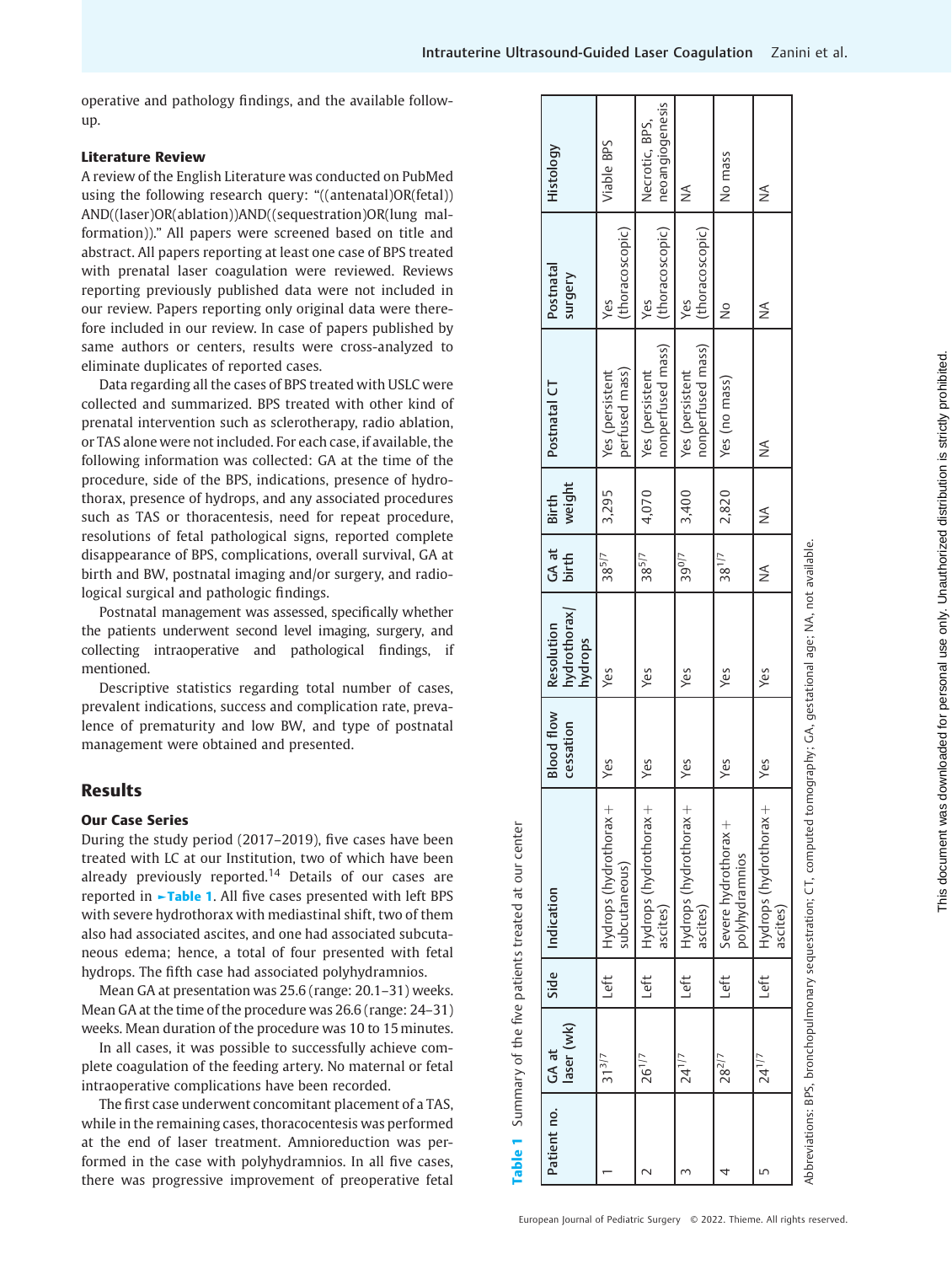sonographic findings, neither case of reperfusion of the feeding artery was documented nor was hydrothorax recurrence occurred at US follow-up. In all cases, the size of the BPS remained stable throughout follow-up.

One case was lost to follow-up 3 weeks after the procedure. The other four cases were born at a mean GA of 38.3 (range: 38–39) weeks after an uneventful postprocedure pregnancy. Mean BW was 3,396 (range: 2,820–4,070) g. No cases of neonatal distress were reported. Two patients were delivered at our institution, while the remaining two were delivered at other tertiary hospitals. Both patients delivered at our Institution were asymptomatic at birth. Therefore, the institutional standard protocol for BPS was applied. The MRI confirmed the presence of a lower left BPS in both cases, apparently extralobar. Chest CT scan showed persistence of the mass. In one case, there was no sign of perfusion while in the other, the BPS showed mild contrast enhancement.

Both patients were operated on thoracoscopically. In both cases, a macroscopically viable and perfused mass was found. The feeding artery was recognizable in its proximal part arising from the aorta. Extensive adhesions among the BPS, lung, and chest wall were present. Dissection of these adhesions was challenging with moderate bleeding, although not requiring transfusion. Pathological analysis confirmed the diagnosis of BPS. In one case, signs of necrosis were described but together with neoangiogenesis.

Of the two cases delivered elsewhere, one had a postnatal CT that demonstrated a nonperfused small left lower BPS. Decision was made to proceed with thoracoscopic exploration and a small mass was found. No intra- nor postoperative complications were reported. The last case underwent a postnatal CT scan that did not show any residual mass, and conservative management was chosen. All four patients are doing well at follow-up (mean  $= 2.6$ ; range: 1–4 years).

#### Literature Review

Review of the literature identified 11 studies with original data of at least one case of BPS treated prenatally with USLC.<sup>2,12-22</sup> Data on a total of 57 patients, including the five cases reported in the present series, were extrapolated and analyzed.

The side of the BPS was specified in 49 cases, 42 were left (85.7%) and 7 were right (14.2%).

Regarding indications, ►Table 2 summaries perioperative and pregnancy characteristics of reported cases and details on postnatal management. A total of 56 cases (98.2%) presented with hydrothorax. In eight cases, no information was given on associated fluids collection. Among the others, in 12 (24.5%) cases, the hydrothorax was reported as isolated, in 19 (38.8%), it was associated with polyhydramnios, and in 19 (388%) cases, fetal hydrops was present.

The procedure was performed at a mean GA of  $28 \pm 3.4$ (range: 19–34) weeks. In four cases, a concomitant TAS was placed. Two papers mentioned the diameter of the feeding artery that was coagulated, $12,22$  mean diameter was 4.01 mm, ranging from 2 to 7.2 mm. A total of 17 cases (29.8%) showed evidence of reperfusion of the mass. Of these, 16 patients underwent at least a second procedure (28%). Two patients underwent a third laser procedure. No case of antenatal death has been reported. One case of intrathoracic fetal bleeding requiring a subsequent fetal transfusion has been reported (morbidity: 1.8%). In three (5.3%) cases, while the procedure succeeded in terminating BPS perfusion, it did not succeed in reversing fetal hydrothorax/hydrops. Therefore, among the total of 57 reported cases, USLC was effective in reversing fetal hemodynamic compromise in 54 (94.7%) cases.

Excluding three cases in whom no information was given, post-USLC ultrasound demonstrated a complete regression of the BPS in 15 of 54 cases (27.8%) and a partial regression of BPS size in 41 (71.9%) cases. Among the 15 cases documented to have completely regressed antenatally, 5 underwent either MRI or CT, in 2 cases, a persistent BPS was found, and 1 was operated on with no imaging and a persistent BPS was found. Two patients did not receive imaging while for the other seven, no postnatal information is available.

The mean GA at birth was  $38.6 \pm 2.3$  (range: 30–42) weeks and the mean birth weight  $3,276 \pm 519.8$  (range: 2,450– 4,585) g. Prematurity rate was 12.2% (7/57).

Regarding the postnatal management, in 18 cases, no information about postnatal radiological investigation was available, 6 received an MRI, and 24 underwent chest CT. Out of the 31 cases investigated, in a total of 25 cases (80.6%), a persistent mass was found. One patient, in our series, who had a CT showing evidence of residual perfusion of the BPS. Among the 25 patients in whom a persistent BPS was found at postnatal imaging, five were operated on. Three patients were operated on without second-level imaging investigation.

Postnatal sequestrectomy was performed in a total of 15 patients (26.3%). Surgical approach was open in three cases, thoracoscopic in two, and not specified in the others. In one case, significant adhesions were reported, another case was described having a good size of feeding artery, and in another one, the BPS was assessed as a hybrid lesion in fact. Pathological examination findings are not reported for any case other than the two of our series, described above.

## **Discussion**

Since Oepkes et al published the first report of a fetal complicated BPS treated with prenatal USLC in  $2007$ ,  $^{12}$ only 11 papers have been published about this technique, mostly case report or case series.<sup>13</sup> The largest case series has been published by Cruz-Martínez et al in 2018, encountering 15 patients.<sup>22</sup> Together with our five cases, a total of 57 cases of complicated BPS treated with USLC have been reported to date.

In terms of indications, all but one cases presented with hydrothorax, associated either with mediastinal shift (severe hydrothorax) and/or fluid collection in one or more other compartment (fetal hydrops). Therefore, there seem to be a general consensus in offering this treatment in those BPS who develop either severe hydrothorax or fetal hydrops.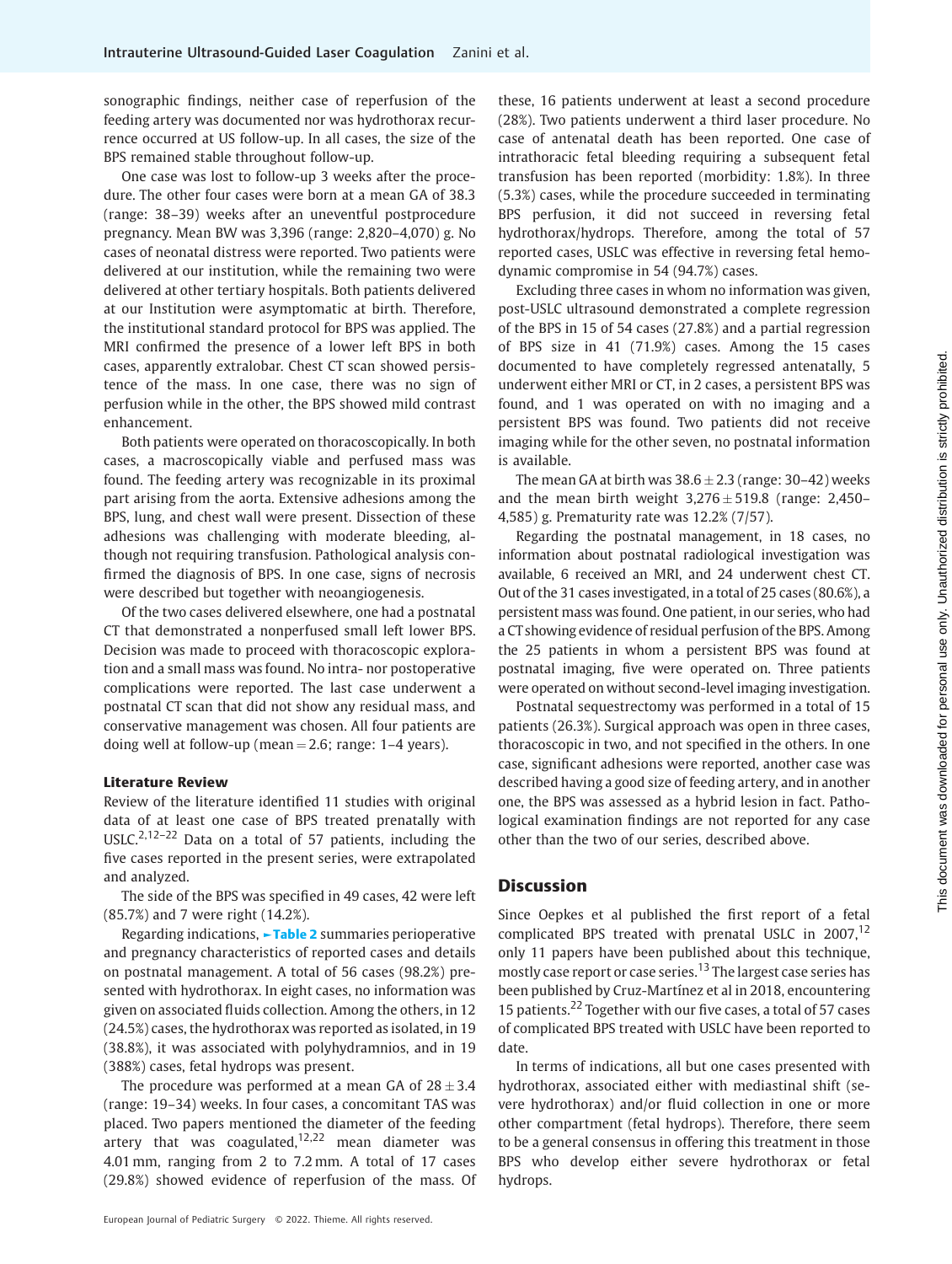| Study (year)                             | Ξ              | laser (wk)<br>GA at | ional procedures<br><b>Additi</b> | Success: n cases<br>(%rate) | Repeated<br>laser | GA at birth<br>(mean) | Postnatal sequestrectomy:<br>n cases (% of total)                                                                                                                                                   | Postnatal<br>imaging |
|------------------------------------------|----------------|---------------------|-----------------------------------|-----------------------------|-------------------|-----------------------|-----------------------------------------------------------------------------------------------------------------------------------------------------------------------------------------------------|----------------------|
| Oepkes et al <sup>12</sup> (2007)        |                | 23                  | ş                                 | (100)                       | $\frac{1}{2}$     | 39                    | $\circ$                                                                                                                                                                                             | J                    |
| Cavoretto et al <sup>2</sup> (2008)      | $\infty$       | 29                  | ş                                 | (100)                       | $\frac{1}{2}$     | 38                    | 5(63)                                                                                                                                                                                               | ⋚                    |
| Witlox et al <sup>16</sup> (2009)        |                | 23                  | Thoracocentesis                   | 1(100)                      | $\frac{1}{2}$     | $\frac{4}{3}$         | $\circ$                                                                                                                                                                                             | ≸                    |
| Rammos et al <sup>17</sup> (2010)        | √              | $\overline{30}$     | TAS                               | 2(100)                      | 1(50)             | ≸                     | 2(100)                                                                                                                                                                                              | ⋚                    |
| Ruano et al <sup>15</sup> (2012)         |                | 27                  | ş                                 | 2(66.7)                     | 1(50)             | 37                    | ⋚                                                                                                                                                                                                   | ≸                    |
| Baud et al <sup>18</sup> (2013)          |                | $\frac{8}{18}$      | TAS                               | (100)                       | $\frac{1}{2}$     | 29                    | (100)                                                                                                                                                                                               | ⋚                    |
| Mallmann et al <sup>19</sup> (2014)      | Б              | $\overline{30}$     | ş                                 | 5(100)                      | 2(40)             | 39                    | 1(20)                                                                                                                                                                                               | ≸                    |
| Gottschalk et al <sup>20</sup> (2018)    | $\overline{c}$ | 29                  | thoracocentesis<br>TAS,           | 11(85)                      | 4(33)             | 39                    | 3(25)                                                                                                                                                                                               | US, MRI, CT          |
| Kosinski et al <sup>21</sup> (2017)      | $\sim$         | 25                  | Thoracocentesis                   | 2(100)                      | $\frac{1}{2}$     | 41                    | $\circ$                                                                                                                                                                                             | US, X-ray            |
| Cruz-Martínez et al <sup>22</sup> (2018) | $\overline{1}$ | 27                  | Thoracocentesis                   | 9(60)                       | 6(40)             | 39                    | 0                                                                                                                                                                                                   | J                    |
| Grozdeva et al <sup>13</sup> (2021)      | 3              | 29                  | Thoracocentesis                   | 3(100)                      | 1(33)             | 38                    | 0                                                                                                                                                                                                   | US, CT               |
| Our study                                | 5              | 27                  | horacocentesis<br>TAS, t          | 3(100)                      | $\frac{1}{2}$     | 38                    | 3 of $4^{\circ}$ (75)                                                                                                                                                                               | MRI, CT              |
|                                          |                |                     |                                   |                             |                   |                       | Abbreviations: BPS, bronchopulmonary sequestration; CT, computed tomography; GA, gestational age; MRI, magnetic resonance imaging; NA, not available; TAS, thoracoamniotic shunt; USLC, ultrasound- |                      |

Table 2 Perioperative and pregnancy characteristics and postnatal management of fetuses with BPS undergoing prenatal USLC

Perioperative and pregnancy characteristics and postnatal management of fetuses with BPS undergoing prenatal USLC

Note: Data are presented as n (%). Note: Data are presented as n (%). case was lost to follow-up. aOne case was lost to follow-up. guided laser coagulation. guided laser coagulation.

aOne

The success of the procedure, in terms of reversing fetal hemodynamic compromise, was achieved in 94.8% of patients with USLC.

A second procedure was performed in 27.6% of patients. However, in all these cases, the reported indication for the second procedure was the reappearance of blood flow in the feeding artery and it was not speci fied whether the hydrothorax had recurred.<sup>20</sup> Since fetal surgery is still associated to potential severe complications,  $23,24$  we believe that a repeat procedure should be indicated only in those cases in which recurrence of pleural effusion is noted in addiction to reperfusion of the mass. Cases in which blood flow in the feeding artery has recurred without signs of fetal hemodynamic compromise should be treated, in our opinion, as noncomplicated BPS in which the de finitive treatment can be safely performed postnatally.

Survival following USLC is currently 100%, while perinatal survival with TAS has been reported as high as 87.8%.<sup>25</sup> However, the currently available data on TAS are based on heterogeneous population and not only on BPSs which have a favorable prognosis. Therefore, it is not possible to compare the overall mortality rate reported for TAS with the mortality rate of USLC found in our literature review. The only study which compared TAS and USLC for the treatment of complicated BPS was published by Mallmann et al in 2014.<sup>19</sup> Authors stated that USLC seemed to be more effective than TAS with fewer complication. However, in the group treated with USLC, only 20% of patients presented with fetal hydrops compared with 57% in the TAS group. Therefore, we believe that the superior effectiveness cannot be attributed for sure to the different procedure in their study. However, in the absence of a randomized control trial, addressing the superiority of one of the treatments, the currently available data seem to identify USLC as a promising and potentially better alternative to TAS which is only a symptomatic treatment.

We therefore believe that in fetuses with BPS complicated by severe hydrothorax and/or fetal hydrops USLC can now be considered a valid treatment option, and it has become the first choice in our institution for these cases. Given the rarity of the disease, the learning curve for this procedure bene fi t from the expertise gained with different surgical indication. We believe that this procedure should be attempted once one reaches con fidence in other percutaneous procedures such as tracheal occlusion for Congenital Diaphragmatic Hernia (CDH), and laser coagulation for different indications such as twin reversed arterial perfusion (TRAP) sequence, twinto-twin transfusion, chorioangioma, and other neonatal tumors.

Few of the published studies focus also on the postnatal management. Postnatal imaging of these cases seems controversial. Symptomatic neonates at birth were reported in two cases and underwent open resection without previous imaging. Among the asymptomatic patients, a residual mass was detected in almost 80% of the investigated cases. Some patients did not receive any radiological investigations based on the prenatal ultrasound findings of disappearance of the BPS. However, among these patients, 50% of cases in which postnatal information is available still had a persistent BPS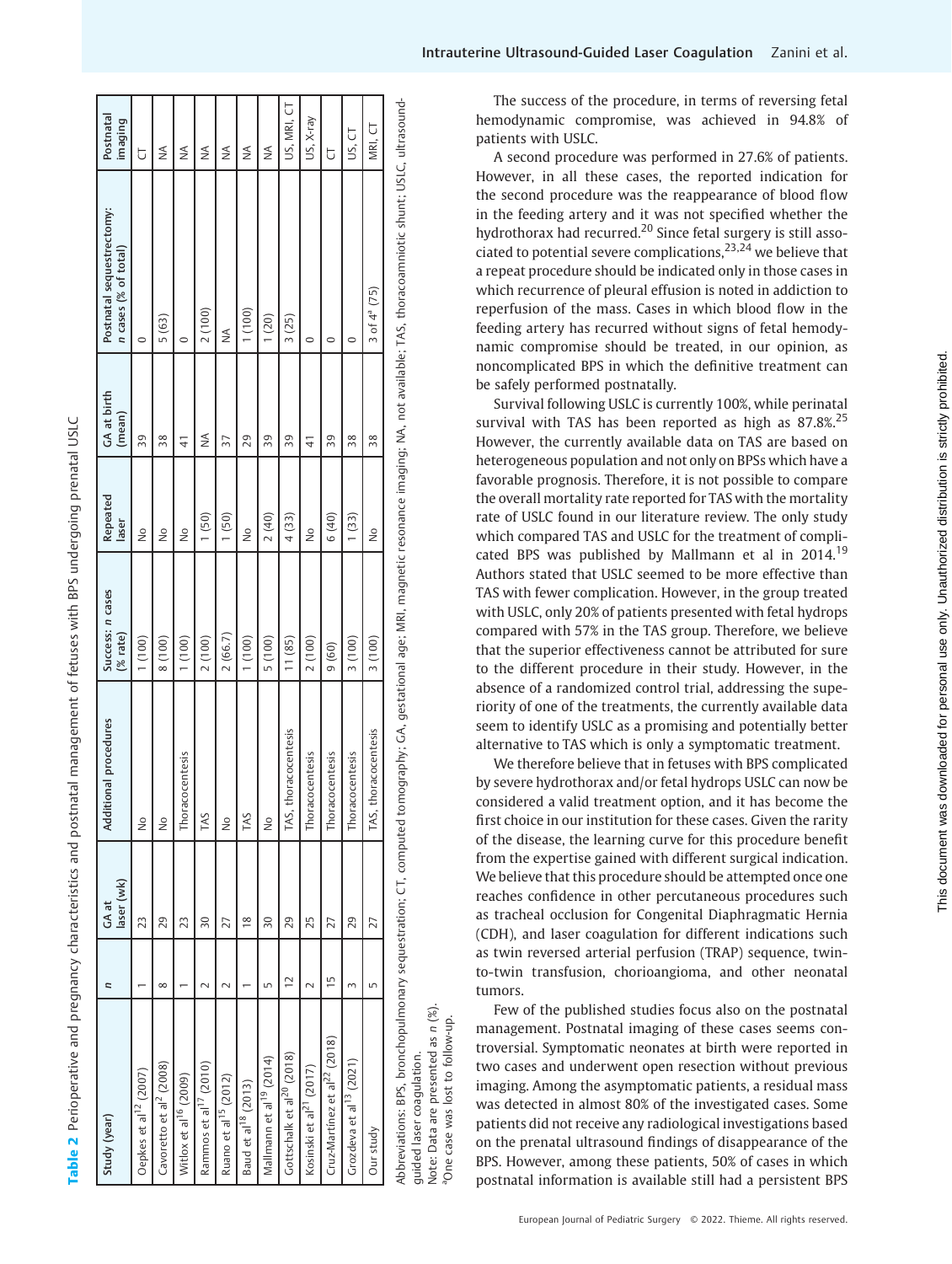found either on imaging or intraoperatively. Considering that 80% of patients treated with USLC still had a persistent mass after birth and that prenatal ultrasound disappearance of BPS was mistaken in 50% of cases, we believe that the currently available data do not support a change in the postnatal common management which includes radiological investigation with either CT or MRI in all prenatally diagnosed BPSs.

Once the persistence or disappearance of the BPS has been assessed, decision has to be made regarding conservative versus operative management. Only 26.3% of patients underwent postnatal surgery. Some Authors reported that surgery was not indicated because of the prenatal disappearance of the BPS.<sup>2,19</sup> However, those patients were not investigated postnatally and therefore, it can be estimated a 50% possibility that a persistent BPS was missed. Cruz-Martínez et al reported that their 15 cases were not operated on the basis of a postnatal chest CT scan that showed a nonperfused residual mass in asymptomatic patients.<sup>22</sup> However, one of the patients in our series, in whom cessation of blood flow in the feeding artery was achieved prenatally, showed a reperfused BPS on the CT chest performed at 4 months of age. Although we are comparing two different studies, we believe that the feeding artery might have recanalized over a 4 months' postnatal time. Moreover, a nonenhancing mass on CT scan does not automatically mean necrosis. Another case in our series had a chest CT performed at 4 months of age that showed a residual nonenhancing BPS. Author's decision was to proceed with a surgical exploration anyway, which found a viable BPS, confirmed at histology. We realize that our experience may be anecdotal, but until a bigger study will be available, we believe that CT findings of a nonperfused residual BPS should not be considered an indication for nonoperative management. This is confirmed by the case reported by Baud et al in which the lung malformation turned out to be a hybrid lesion instead of an extralobar BPS.<sup>18</sup> Hybrid lesions are connected with the airways, thus predisposing to recurrent infections, and they also contain tissue proper of CPAMs, therefore carrying a higher risk of neoplasms.<sup>26</sup> CT scan usually allows to distinguish between extralobar BPS and hybrid lesions.<sup>27</sup> However, in such cases, the multiple adhesions secondary to the USLC may cause subversion of the normal anatomy, making the radiological differential diagnosis extremely difficult. Furthermore, it has been described that CPAM tissue can be present even in the extralobar BPS, and malignancies arising from BPS have also been reported in literature.<sup>28–31</sup> We therefore believe that surgical exploration and resection of the residual mass should be routinely performed in case of positive CT or MRI findings.

It may be argued that open thoracotomy is a significantly invasive approach and it may be considered not justified for excision of an asymptomatic mass supposedly already devascularized. However, we reported the first cases of prenatal laser ablated BPS who have been operated postnatally with a minimally invasive approach without complications.<sup>14</sup>

Hence, considering the potential risks of leaving a residual BPS in situ and since postnatal thoracoscopic resection can be safely performed, $32$  we believe that the benefit-to-risk ratio of minimally invasive surgical management overcomes those conservative management.

# Conclusion

We believe that prenatal USLC is a valid treatment for fetuses with BPS complicated by severe hydrothorax and/or fetal hydrops before the 33rd week of GA. The aim of USLC should not be to definitely treat the BPS but rather to improve the fetal complications, such as hydrothorax, ascites, and hydrops, preventing fetal death and allowing the fetus to reach an acceptable GA. To date, there is no evidence that routine postnatal management protocols of BPSs should be altered, regardless of prenatal USLC and postprocedure prenatal US findings.

Conflict of Interest

None declared.

#### References

- 1 Adzick NS. Fetal thoracic lesions. Semin Pediatr Surg 1993;2(02): 103–108
- 2 Cavoretto P, Molina F, Poggi S, Davenport M, Nicolaides KH. Prenatal diagnosis and outcome of echogenic fetal lung lesions. Ultrasound Obstet Gynecol 2008;32(06):769–783
- 3 Zobel M, Gologorsky R, Lee H, Vu L. Congenital lung lesions. Semin Pediatr Surg 2019;28(04):150821
- 4 Riley JS, Urwin JW, Oliver ER, et al. Prenatal growth characteristics and pre/postnatal management of bronchopulmonary sequestrations. J Pediatr Surg 2018;53(02):265–269
- 5 Ruano R, Ramalho AS, Cardoso AKS, Moise K Jr., Zugaib M. Prenatal diagnosis and natural history of fetuses presenting with pleural effusion. Prenat Diagn 2011;31(05):496–499
- 6 Abrams ME, Meredith KS, Kinnard P, Clark RH. Hydrops fetalis: a retrospective review of cases reported to a large national database and identification of risk factors associated with death. Pediatrics 2007;120(01):84–89
- 7 Witlox RSGM, Klumper FJCM, Te Pas AB, van Zwet EW, Oepkes D, Lopriore E. Neonatal management and outcome after thoracoamniotic shunt placement for fetal hydrothorax. Arch Dis Child Fetal Neonatal Ed 2018;103(03):F245–F249
- 8 Mann S, Johnson MP, Wilson RD. Fetal thoracic and bladder shunts. Semin Fetal Neonatal Med 2010;15(01):28–33
- 9 Abbasi N, Windrim R, Keunen J, et al. Perinatal outcome in fetuses with dislodged thoraco-amniotic shunts. Fetal Diagn Ther 2021; 48(06):430–439
- 10 Macchini F, Gentilino V, Morandi A, Leva E. Thoracoscopic removal of retained thoracoamniotic shunt catheters in newborns. J Laparoendosc Adv Surg Tech A 2014;24(11):827–829
- 11 Nassr AA, Ruano R, Espinoza J, Shamshirsaz AA. Successful in utero percutaneous fetoscopic release of a wrapped pleuroamniotic shunt around the fetal arm: case report and review of the literature. Fetal Diagn Ther 2018;43(02):156–160
- 12 Oepkes D, Devlieger R, Lopriore E, Klumper FJCM. Successful ultrasound-guided laser treatment of fetal hydrops caused by pulmonary sequestration. Ultrasound Obstet Gynecol 2007;29 (04):457–459
- 13 Grozdeva L, Senat M-V, Vandewynckele N, et al. Antenatal management of bronchopulmonary sequestration by intrafetal vascular laser ablation under ultrasound control: narrative review of the literature and report of three cases. Fetal Diagn Ther 2021;48 (01):34–42